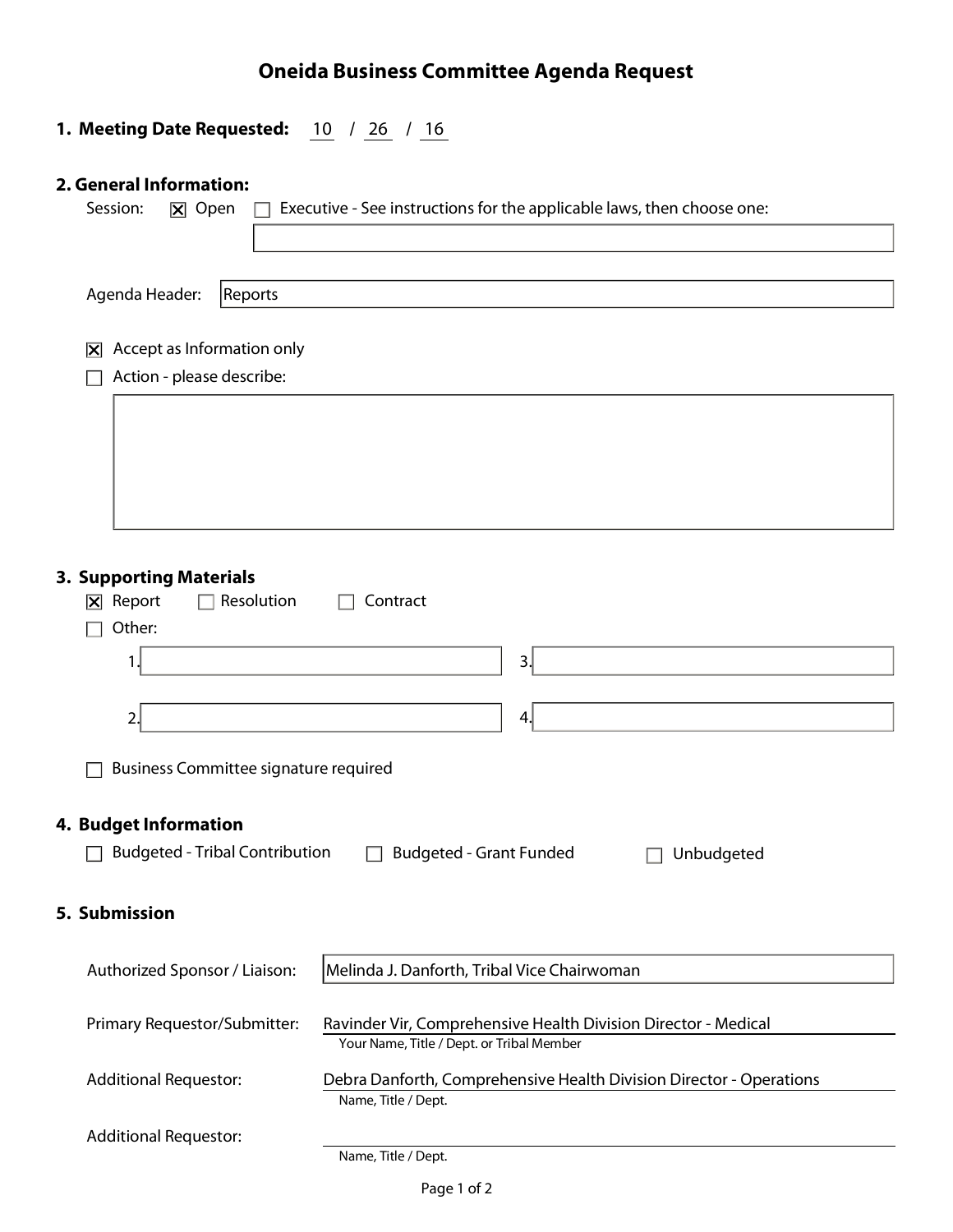### **Oneida Business Committee Agenda Request**

#### 6. Cover Memo:

Describe the purpose, background/history, and action requested:

Follow-up to a motion from the 10/12/16 BC meeting.

"Motion by Fawn Billie to accept the close-out report; to include the sales comparison; and request the report to be released from executive session by placing it into open session for the October 26, 2016, regular Business Committee meeting, seconded by Jennifer Webster. Motion carried unanimously:"

Attachment 1 - Updated Supply Cost spreadsheet to include numbers for July, August, and September

Attachment 2 - is a new spreadsheet to show the Supply Cost line that includes the Accounts Payable adjustments and credits

Attachment 3 - is the SALES comparison that was requested.

NOTE: Year End close is not complete so adjusting entries are not included, if any.

1) Save a copy of this form for your records.

2) Print this form as a \*.pdf  $OR$  print and scan this form in as \*.pdf.

3) E-mail this form and all supporting materials in a SINGLE \*.pdf file to: BC\_Agenda\_Requests@oneidanation.org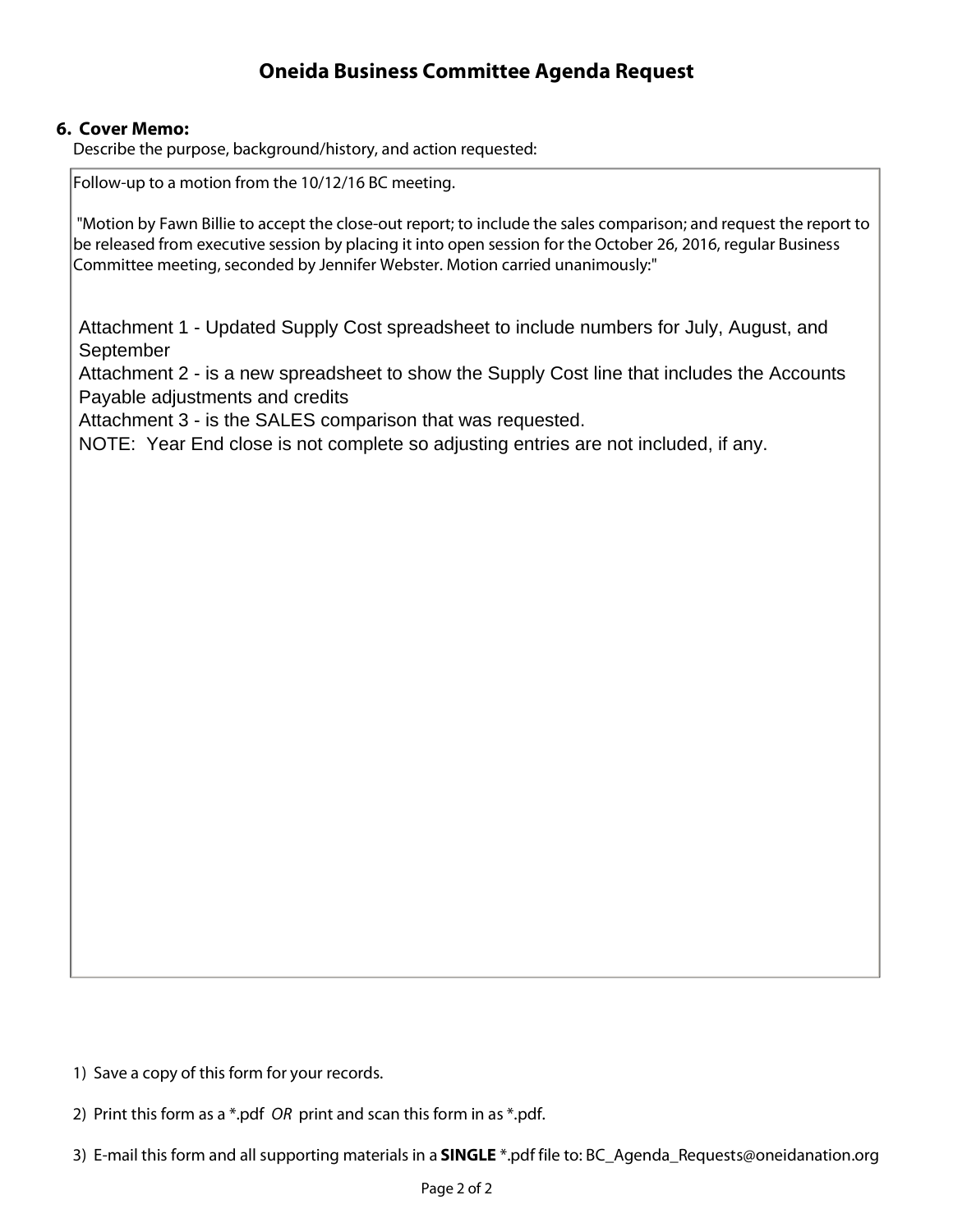## **Pharmaceutical SUPPLY COST Comparison FY 2015-2016**

|        |                    |                         |                                                        | <b>Difference</b>      |
|--------|--------------------|-------------------------|--------------------------------------------------------|------------------------|
|        | 2015               |                         | 2016                                                   | FY 2015 - FY 2016      |
| Oct    | \$<br>196,748.00   | \$                      | 85,207.00                                              | \$<br>111,541.00       |
| Nov    | \$<br>256,413.00   | \$                      | 326,363.00                                             | \$<br>(69, 950.00)     |
| Dec    | \$<br>309,868.00   | \$                      | 345,392.00                                             | \$<br>(35, 524.00)     |
| Jan    | \$<br>301,469.00   | \$                      | 352,296.00                                             | \$<br>(50, 827.00)     |
| Feb    | \$<br>255,780.00   | $\zeta$                 | 362,550.00                                             | \$<br>(106, 770.00)    |
| Mar    | \$<br>295,109.00   | \$                      | 699,387.00                                             | \$<br>(404, 278.00)    |
| Apr    | \$<br>263,815.00   | \$                      | 1,249,506.00                                           | \$<br>(985, 691.00)    |
| May    | \$<br>254,287.00   | \$                      | 1,406,536.00                                           | \$<br>(1, 152, 249.00) |
| Jun    | \$<br>294,215.00   | \$                      | 2,155,289.00                                           | \$<br>(1,861,074.00)   |
| Jul    | \$<br>321,804.00   | $\overline{\varsigma}$  | 334,021.00                                             | \$<br>(12, 217.00)     |
| Aug    | \$<br>279,179.00   | $\varsigma$             | 316,040.00                                             | \$<br>(36, 861.00)     |
| Sep    | \$<br>493,469.00   | $\overline{\mathsf{S}}$ | 412,693.00                                             | \$<br>80,776.00        |
| Adj    | \$<br>142,505.00   |                         | TBD <sup>*</sup>                                       |                        |
|        | \$<br>3,664,661.00 | \$                      | 8,045,280.00                                           | \$<br>(4,523,124.00)   |
|        |                    |                         |                                                        |                        |
| Note:* |                    |                         | As of the completion of this report the Year end close |                        |
|        | is not complete.   |                         |                                                        |                        |

## **UPDATED to reflect July, August, and September**

Source: Detail Report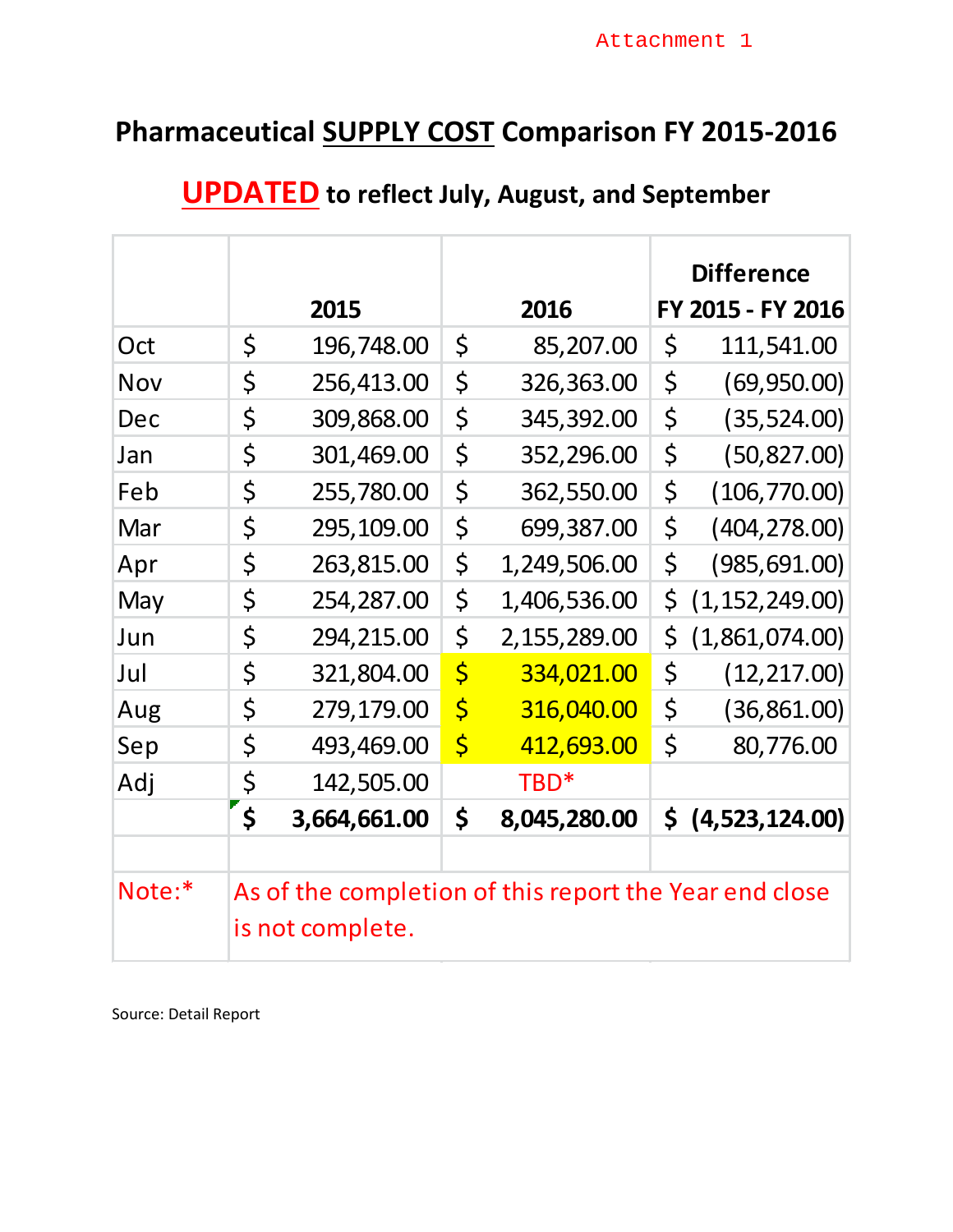## **Pharmaceutical SUPPLY COST Comparison FY 2015 – 2016**

**(includes A/P adjustments and credits)**

|            | <b>FY 2015</b> |                    | FY 2016* |                                                                                                          | <b>Difference</b> |                   |
|------------|----------------|--------------------|----------|----------------------------------------------------------------------------------------------------------|-------------------|-------------------|
|            |                | <b>Supply Cost</b> |          | <b>Supply Cost</b>                                                                                       |                   | FY 2016 - FY 2016 |
| Oct        | \$             | 288,239.30         | \$       | 298,756.63                                                                                               | \$                | (10, 517.33)      |
| <b>Nov</b> | \$             | 256,331.53         | \$       | 322,788.63                                                                                               | \$                | (66, 457.10)      |
| Dec        | \$             | 309,630.71         | \$       | 345, 101.56                                                                                              | \$                | (35, 470.85)      |
| Jan        | \$             | 300,754.29         | \$       | 352,296.22                                                                                               | \$                | (51, 541.93)      |
| Feb        | \$             | 255,724.04         | \$       | 360,537.85                                                                                               | \$                | (104, 813.81)     |
| Mar        | \$             | 300,562.60         | \$       | 699,387.23                                                                                               | \$                | (398, 824.63)     |
| Apr        | \$             | 269,668.02         | \$       | 1,245,078.03                                                                                             | \$                | (975, 410.01)     |
| May        | \$             | 254,286.85         | $\zeta$  | 1,406,249.34                                                                                             | \$                | (1, 151, 962.49)  |
| Jun        | \$             | 305,027.47         | \$       | 2, 151, 735.48                                                                                           | $\zeta$           | (1,846,708.01)    |
| Jul        | \$             | 321,597.11         | \$       | 334,021.08                                                                                               | \$                | (12, 423.97)      |
| Aug        | \$             | 274,874.37         | \$       | 316,418.74                                                                                               | \$                | (41, 544.37)      |
| Sep        | \$             | 527,964.02         | \$       | 413,391.06                                                                                               | $\zeta$           | 114,572.96        |
| Adj        | \$             |                    | \$       |                                                                                                          |                   |                   |
|            | \$             | 3,664,660.31       | \$       | 8,245,761.85                                                                                             | \$                | (4,581,101.54)    |
|            |                |                    |          |                                                                                                          |                   |                   |
| Note:*     |                |                    |          | The final G/L close is not reflected in the above<br>numbers. That close will occur on Thurdsay, Oct 27. |                   |                   |

Source: ITB, 10/17/16, Expense line 700134